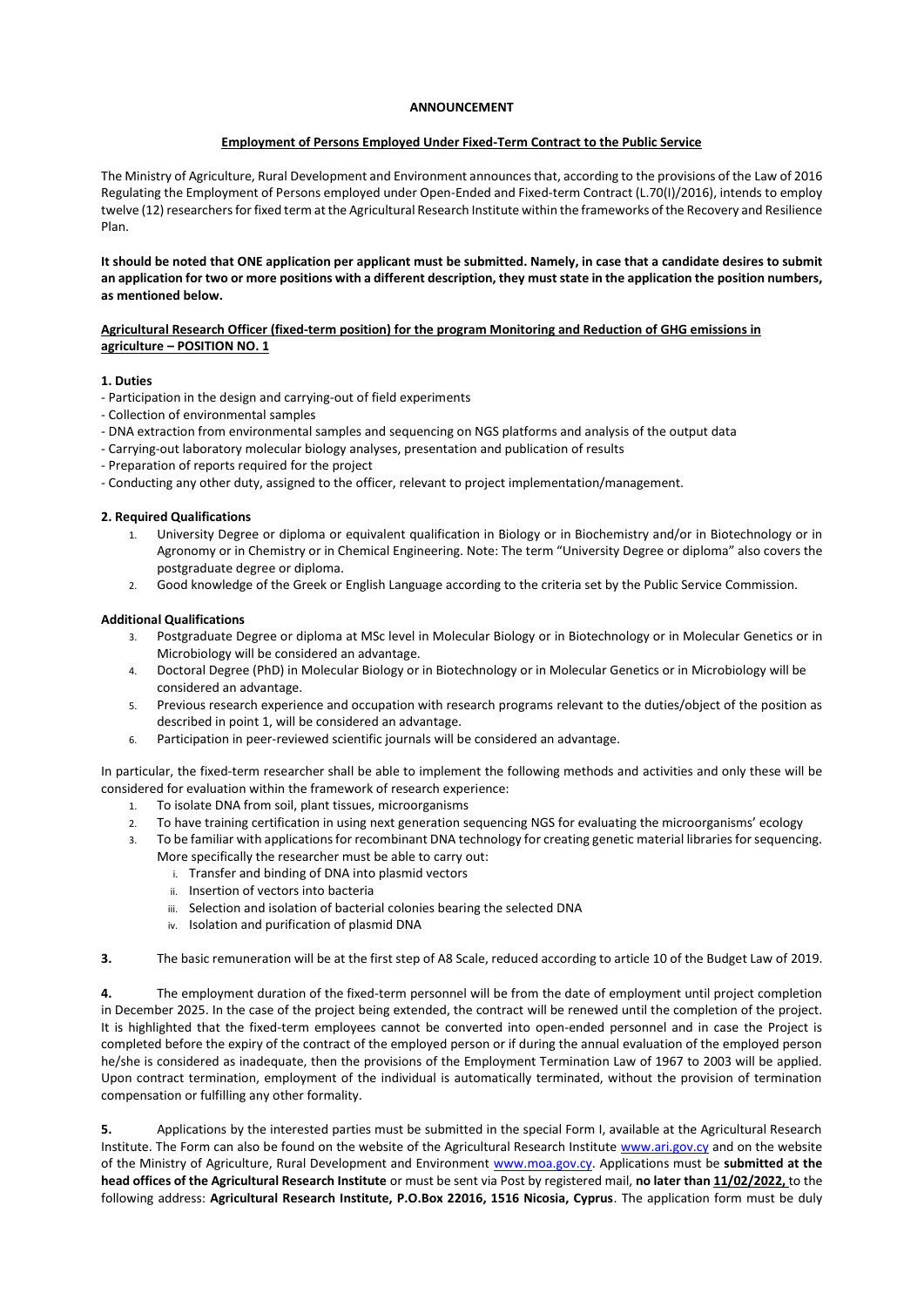completed, with all the information and details required. All certificates or confirmations relevant to the academic or other qualifications and the professional experience must be attached to the application form. Only the information supported by certificates or confirmations will be considered during the application evaluation procedure.

**6.** Submitted applications will be evaluated according to the following criteria:

| <b>Qualifications</b>                                                  | Points                                       |
|------------------------------------------------------------------------|----------------------------------------------|
| Grade Average                                                          | Excellent: 2, Very Good: 1.5, Good: 1        |
| Postgraduate Degree at MSc level                                       |                                              |
| Doctoral Degree (PhD)                                                  | 4                                            |
| Experience relevant to the following:                                  | (Total:3.5)                                  |
| DNA Isolation from soil, plant tissues, microorganisms etc.            | 0.25                                         |
| Experience in using NGS for evaluating microorganisms' ecology         | 1.75                                         |
| Transfer and binding of DNA into plasmid vectors                       | 0.25                                         |
| Insertion of vectors into bacteria                                     |                                              |
|                                                                        |                                              |
| Insertion of vectors into bacteria                                     | 0.25                                         |
| Selection and isolation of bacterial colonies bearing the selected DNA | 0.25                                         |
| Isolation and purification of plasmid DNA                              | 0.25                                         |
| Participation in research programs relevant to the position            | 0.5                                          |
| <b>Publications:</b>                                                   | (Total:1.5)                                  |
| Scientific publications in peer-reviewed journals and book chapters    | 0.5 points for at least 2 publications and   |
| both relevant to the position                                          | 0.2 points for every additional publication, |
|                                                                        | with maximum total scoring equal to 1.5      |
| Note: Conference participation or conference proceedings will NOT      | points.                                      |
| be taken into account                                                  |                                              |

Note: In case of candidates with equal final score, the average grade of the Lyceum Apolyterion (Graduation Certificate) will be taken into account.

# **Agricultural Research Officer (fixed-term position) for the program Monitoring and Reduction of GHG emissions in agriculture – POSITION NO. 2**

## **1. Duties**

- Participation in the design and carrying-out of field experiments
- Collection of environmental samples and isolation of anaerobic microorganisms participating in denitrification

- Determination of bacterial and archaeal communities that contribute to greenhouse gas emissions, particularly that of nitrous oxide (N<sub>2</sub>O)

- DNA sequencing on next generation sequencing platforms (NGS) and analysis of the output data
- Preparation of reports required for the project, presentation and publication of results
- Conducting any other duty, assigned to the officer, relevant to project implementation/management.

## **2**. **Required Qualifications**

- 1. University Degree or diploma or equivalent qualification in Microbiology or in Biotechnology or in Biology. Note: The term "University Degree or diploma" also covers the postgraduate degree or diploma.
- 2. Good knowledge of the Greek or English Language according to the criteria set by the Public Service Commission.

## **Additional Qualifications**

- 3. Postgraduate Degree or diploma at MSc level in Microbiology or in Biotechnology will be considered an advantage.
- 4. Doctoral Degree (PhD) in Microbiology or in Biotechnology or in Microbiology and Biotechnology will be considered an advantage.
- 5. Previous research experience and occupation with research programs relevant to the object of the position as described in point 1, will be considered an advantage.
- 6. Participation in peer-reviewed scientific journals will be considered an advantage.

In particular, the fixed-term researcher shall be able to implement the following methods and activities and only these will be considered for evaluation within the frameworks of research experience:

- 1. Isolation of microorganisms from soil, plant tissues etc. and implementation of classical and molecular microbiology.
- 2. DNA extraction from soil, plant tissues, microorganisms etc.
- 3. Application of methods for quantitative assessment of microbial and archaeal populations using Real Time Polymerase Chain Reaction (qPCR)
- 4. Cultivation and growth of microorganisms in anaerobic conditions.
- 5. To have training certification in using NGS for evaluating the microorganisms' ecology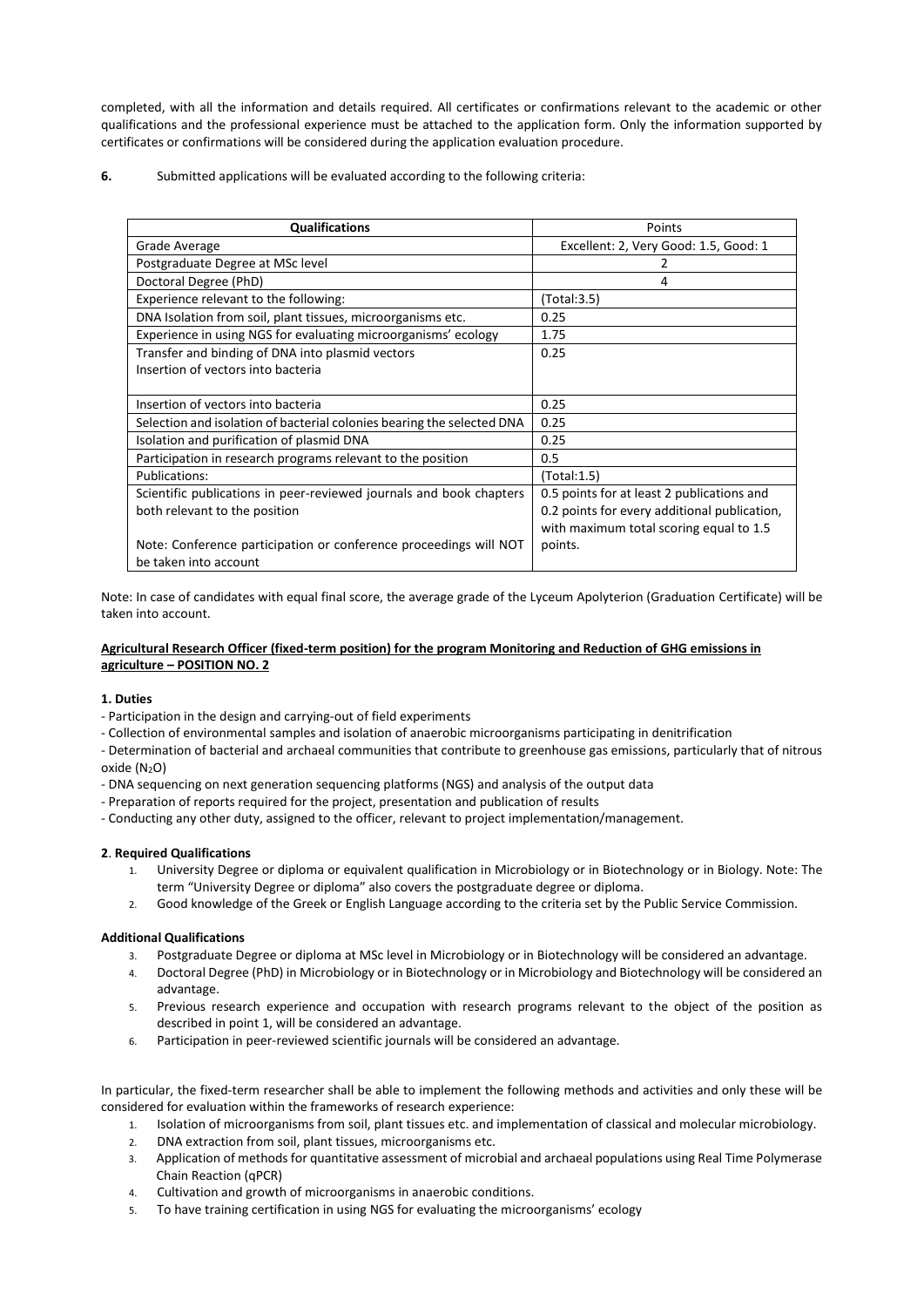**3**. The basic remuneration will be at the first step of A8 Scale, reduced according to article 10 of the Budget Law of 2018.

**4.** The employment duration of the fixed-term personnel will be from the date of employment until project completion in December 2025. In the case of the project being extended, the contract will be renewed until the completion of the project. It is highlighted that the fixed-term employees cannot be converted into open-ended personnel and in case the Project is completed before the expiry of the contract of the employed person or if during the annual evaluation of the employed person he/she is considered as inadequate, then the provisions of the Employment Termination Law of 1967 to 2003 will be applied. Upon contract termination, employment of the individual is automatically terminated, without the provision of termination compensation or fulfilling any other formality.

**5.** Applications by the interested parties must be submitted in the special Form I, available at the Agricultural Research Institute. The Form can also be found on the website of the Agricultural Research Institute [www.ari.gov.cy](http://www.ari.gov.cy/) and on the website of the Ministry of Agriculture, Rural Development and Environment [www.moa.gov.cy.](http://www.moa.gov.cy/) Applications must be **submitted at the head offices of the Agricultural Research Institute** or must be sent via Post by registered mail, **no later than 11/02/2022,** to the following address: **Agricultural Research Institute, P.O.Box 22016, 1516 Nicosia, Cyprus**. The application form must be duly completed, with all the information and details required. All certificates or confirmations relevant to the academic or other qualifications and the professional experience must be attached to the application form. Only the information supported by certificates or confirmations will be considered during the application evaluation procedure.

| <b>Qualifications</b>                                               | <b>Points</b>                                  |
|---------------------------------------------------------------------|------------------------------------------------|
| Grade Average                                                       | Excellent: 2, Very Good: 1.5, Good: 1          |
| Postgraduate Degree at MSc level                                    | 2                                              |
| Doctoral Degree (PhD)                                               | 4                                              |
| Experience relevant to the following:                               | (Total:3.5)                                    |
| Isolation of microorganisms from soil, plant tissues and            | 0.25                                           |
| implementation of classical and molecular microbiology methods      |                                                |
| DNA extraction from soil, plant tissues, water etc.                 | 0.25                                           |
| Application of methods for quantitative assessment of microbial and | $\mathbf{1}$                                   |
| archaeal populations using Real Time Polymerase Chain Reaction      |                                                |
| (qPCR)                                                              |                                                |
| Training certificate in using NGS                                   | 0.75                                           |
| Culture and growth of microorganisms in anaerobic conditions        | 0.75                                           |
| Participation in research programs relevant to the position         | 0.5                                            |
| Publications:                                                       | (Total:1.5)                                    |
| Scientific publications in peer-reviewed journals and book chapters | 0.5 points for at least 2 publications and 0.2 |
| both relevant to the position                                       | points for every additional publication with   |
|                                                                     | maximum total scoring equal to 1.5 points.     |
| Note: Conference participation or conference proceedings will NOT   |                                                |
| be taken into account                                               |                                                |

**6**. Submitted applications will be evaluated according to the following criteria:

Note: In case of candidates with equal final score, the average grade of the Lyceum Apolyterion (Graduation Certificate) will be taken into account.

#### **Agricultural Research Officer (fixed-term position) for the program Monitoring and Reduction of GHG emissions in agriculture – POSITION NO. 3**

#### **1. Duties**

- Participation in design and carrying-out field experiments, meso- and microcosms
- Collection of samples of livestock waste from the ARI Stations and their processing (composting, biochar creation etc)
- Collection of gas samples from observation stations for the emissions in the Republic of Cyprus
- Determination of gases causing the greenhouse effect by using gas chromatography coupled with multiple detectors and mass spectrometer and carrying-out laboratory analyses.
- Data analysis and calculation of emission rate and gas emission factors causing the greenhouse effect
- Preparation of reports required for the project, presentation and publication of results
- Conducting any other duty, assigned to the officer, relevant to project implementation/management.

#### **2**. **Required Qualifications**

- 1. University Degree or diploma or equivalent qualification in Chemistry or in Chemical Engineering. Note: The term "University Degree or diploma" also covers the postgraduate degree or diploma.
- 2. Good knowledge of the Greek or English Language according to the criteria set by the Public Service Commission.

#### **Additional Qualifications**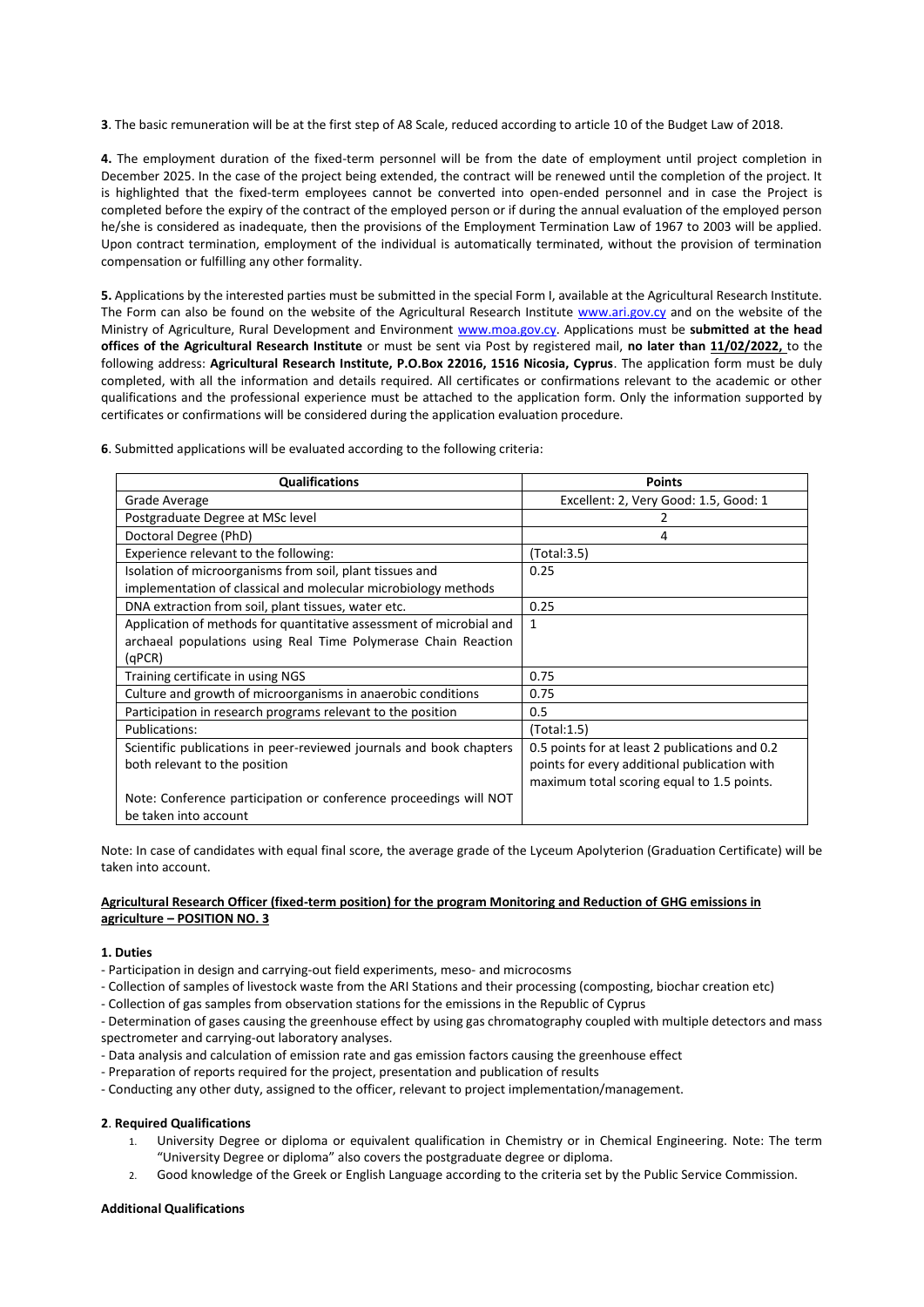- 3. Postgraduate Degree or diploma at MSc level in Chemistry or in Chemical Engineering will be considered an advantage.
- 4. Doctoral Degree (PhD) in Chemistry or in Chemical Engineering will be considered an advantage.
- 5. Previous research experience and occupation with research programs relevant to the duties/object of the position as described in point 1, will be considered an advantage.
- 6. Participation in peer-reviewed scientific journals will be considered an advantage.

In particular, the fixed-term researcher shall be able to implement the following methods and activities and only these will be considered for evaluation within the frameworks of research experience:

- 1. Analysis of gaseous pollutants in gas chromatography systems coupled with mass spectrometer.
- 2. Solid and waste water management including the waste from the agricultural sector.
- 3. Implementation of instrumental chemical analysis methods and specifically analysis methods for soil evaluation.

**3**. The basic remuneration will be at the first step of A8 Scale, reduced according to article 10 of the Budget Law of 2018.

**4.** The employment duration of the fixed-term personnel will be from the date of employment until project completion in December 2025. In the case of the project being extended, the contract will be renewed until the completion of the project. It is highlighted that the fixed-term employees cannot be converted into open-ended personnel and in case the Project is completed before the expiry of the contract of the employed person or if during the annual evaluation of the employed person he/she is considered as inadequate, then the provisions of the Employment Termination Law of 1967 to 2003 will be applied. Upon contract termination, employment of the individual is automatically terminated, without the provision of termination compensation or fulfilling any other formality.

**5.** Applications by the interested parties must be submitted in the special Form I, available at the Agricultural Research Institute. The Form can also be found on the website of the Agricultural Research Institute [www.ari.gov.cy](http://www.ari.gov.cy/) and on the website of the Ministry of Agriculture, Rural Development and Environment [www.moa.gov.cy.](http://www.moa.gov.cy/) Applications must be **submitted at the head offices of the Agricultural Research Institute** or must be sent via Post by registered mail, **no later than 11/02/2022,** to the following address: **Agricultural Research Institute, P.O.Box 22016, 1516 Nicosia, Cyprus**. The application form must be duly completed, with all the information and details required. All certificates or confirmations relevant to the academic or other qualifications and the professional experience must be attached to the application form. Only the information supported by certificates or confirmations will be considered during the application evaluation procedure.

| 6. Submitted applications will be evaluated according to the following criteria: |  |
|----------------------------------------------------------------------------------|--|
|                                                                                  |  |

| <b>Qualifications</b>                                               | <b>Points</b>                                  |
|---------------------------------------------------------------------|------------------------------------------------|
| Grade Average                                                       | Excellent: 2, Very Good: 1.5, Good: 1          |
| Postgraduate Degree at MSc level                                    |                                                |
| Doctoral Degree (PhD)                                               | 4                                              |
| Experience relevant to the following:                               | (Total:3.5)                                    |
| Use and analysis of data and results from gas chromatography        | 1.75                                           |
| Solid and waste water management including the waste from the       | 0.75                                           |
| agricultural sector                                                 |                                                |
| Implementation of instrumental chemical analysis methods and        | 0.5                                            |
| specifically analysis methods for soil evaluation                   |                                                |
| Participation in research programs relevant to the position         | 0.5                                            |
| Publications:                                                       | (Total:1.5)                                    |
| Scientific publications in peer-reviewed journals and book chapters | 0.5 points for at least 2 publications and 0.2 |
| both relevant to the position                                       | points for every additional publication, with  |
|                                                                     | maximum total scoring equal to 1.5 points.     |
| Note: Conference participation or conference proceedings will NOT   |                                                |
| be taken into account                                               |                                                |

Note: In case of candidates with equal final score, the average grade of the Lyceum Apolyterion (Graduation Certificate) will be taken into account.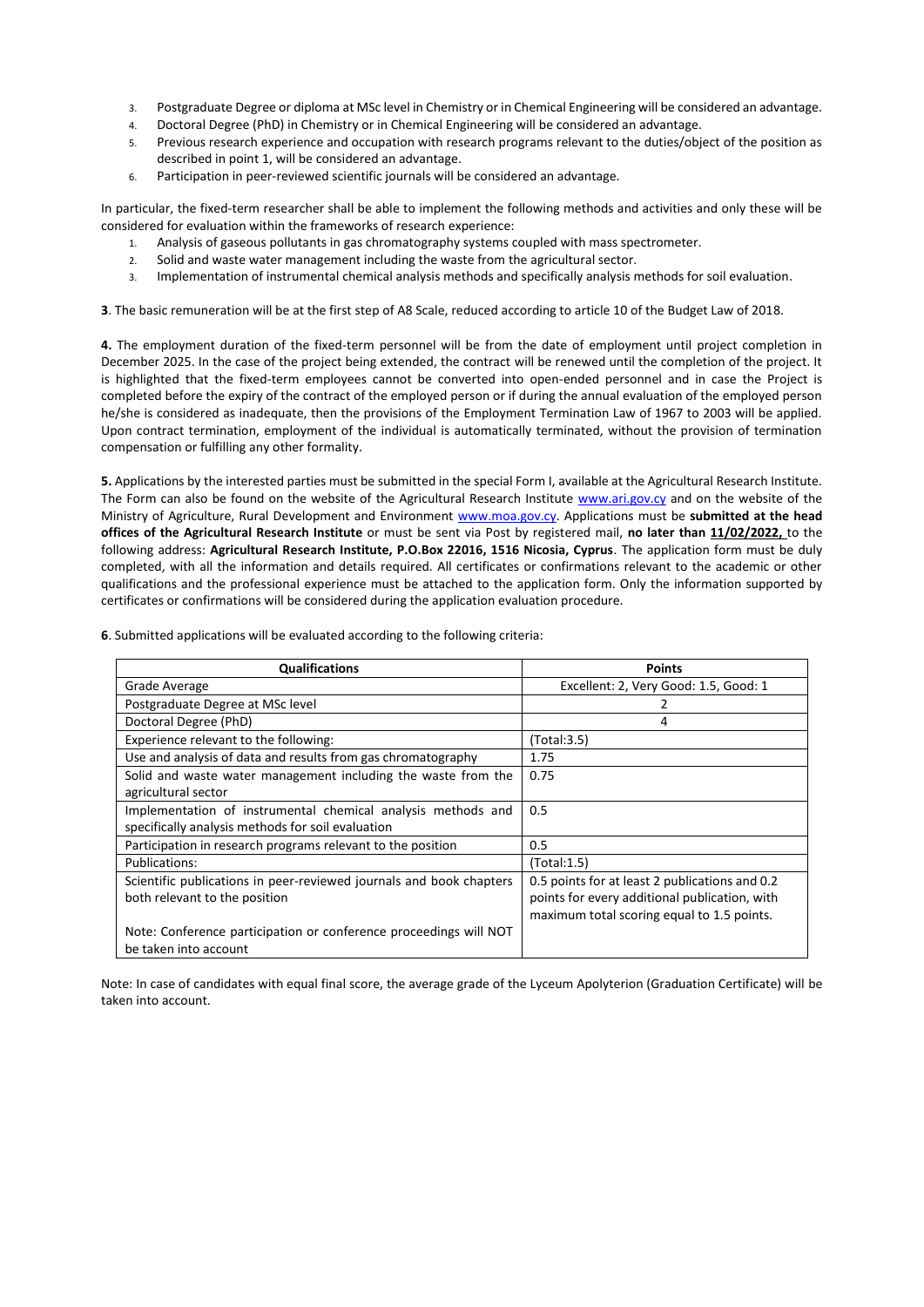## **Agricultural Research Officer (fixed-term position) for the program Monitoring and Reduction of GHG emissions in agriculture – POSITION NO. 4**

## **1. Duties**

- Participation in the design and carrying-out field experiments.

- Development of automated static chambers and analyzers network at Agricultural Research Institute experimental stations for the determination of greenhouse gas emissions.

- Data analysis and determination of greenhouse gas emission factors from soils.
- Preparation of reports required for the project
- Conducting any other duty, assigned to the officer, relevant to project implementation/management.

# **2. Required Qualifications**

- 1. University Degree or diploma or equivalent qualification in Biology or in Chemistry or in Chemical Engineering. Note: The term "University Degree or diploma" also covers the postgraduate degree or diploma.
- 2. Good knowledge of the Greek or English Language according to the criteria set by the Public Service Commission.

# **Additional Qualifications**

- 3. Postgraduate Degree or diploma at MSc level in Biology or in Chemistry or in Chemical Engineering will be considered an advantage.
- 4. Doctoral Degree (PhD) in Biology or Chemistry or in Chemical Engineering will be considered an advantage.
- 5. Previous research experience and occupation with research programs relevant to the duties/object of the position as described in point 1, will be considered an advantage.
- 6. Participation in peer-reviewed scientific journals will be considered an advantage.

In particular, the fixed-term researcher shall be able to implement the following methods and activities and only these will be considered for evaluation within the frameworks of research experience:

- 1. Analysis of gases causing the greenhouse effect by using portable equipment e.g. Mass spectometers (MS) or FTIR
- 2. Experience in testing and calibration of portable greenhouse gas emission analyzers
- 3. Solid waste management for the reduction of greenhouse gas emissions

**3**. The basic remuneration will be at the first step of A8 Scale, reduced according to article 10 of the Budget Law of 2018.

**4.** The employment duration of the fixed-term personnel will be from the date of employment until project completion in December 2025. In the case of the project being extended, the contract will be renewed until the completion of the project. It is highlighted that the fixed-term employees cannot be converted into open-ended personnel and in case the Project is completed before the expiry of the contract of the employed person or if during the annual evaluation of the employed person he/she is considered as inadequate, then the provisions of the Employment Termination Law of 1967 to 2003 will be applied. Upon contract termination, employment of the individual is automatically terminated, without the provision of termination compensation or fulfilling any other formality.

**5.** Applications by the interested parties must be submitted in the special Form I, available at the Agricultural Research Institute. The Form can also be found on the website of the Agricultural Research Institute [www.ari.gov.cy](http://www.ari.gov.cy/) and on the website of the Ministry of Agriculture, Rural Development and Environment [www.moa.gov.cy.](http://www.moa.gov.cy/) Applications must be **submitted at the head offices of the Agricultural Research Institute** or must be sent via Post by registered mail, **no later than 11/02/2022,** to the following address: **Agricultural Research Institute, P.O.Box 22016, 1516 Nicosia, Cyprus**. The application form must be duly completed, with all the information and details required. All certificates or confirmations relevant to the academic or other qualifications and the professional experience must be attached to the application form. Only the information supported by certificates or confirmations will be considered during the application evaluation procedure.

| <b>Qualifications</b>                                             | <b>Points</b>                         |
|-------------------------------------------------------------------|---------------------------------------|
| Grade Average                                                     | Excellent: 2, Very Good: 1.5, Good: 1 |
| Postgraduate Degree at MSc level                                  |                                       |
| Doctoral Degree (PhD)                                             | 4                                     |
| Experience relevant to the following:                             | (Total:3.5)                           |
| Analysis of gases causing the greenhouse effect by using portable | 1.75                                  |
| equipment e.g. Mass spectometers (MS) or FTIR                     |                                       |
| Experience in testing and calibration of portable greenhouse gas  | 1                                     |
| emission analyzers                                                |                                       |
| Solid waste management for the reduction of greenhouse gas        | 0.25                                  |
| emissions                                                         |                                       |
| Participation in research programs relevant to the position       | 0.5                                   |
| Publications:                                                     | (Total:1.5)                           |

**6**. Submitted applications will be evaluated according to the following criteria: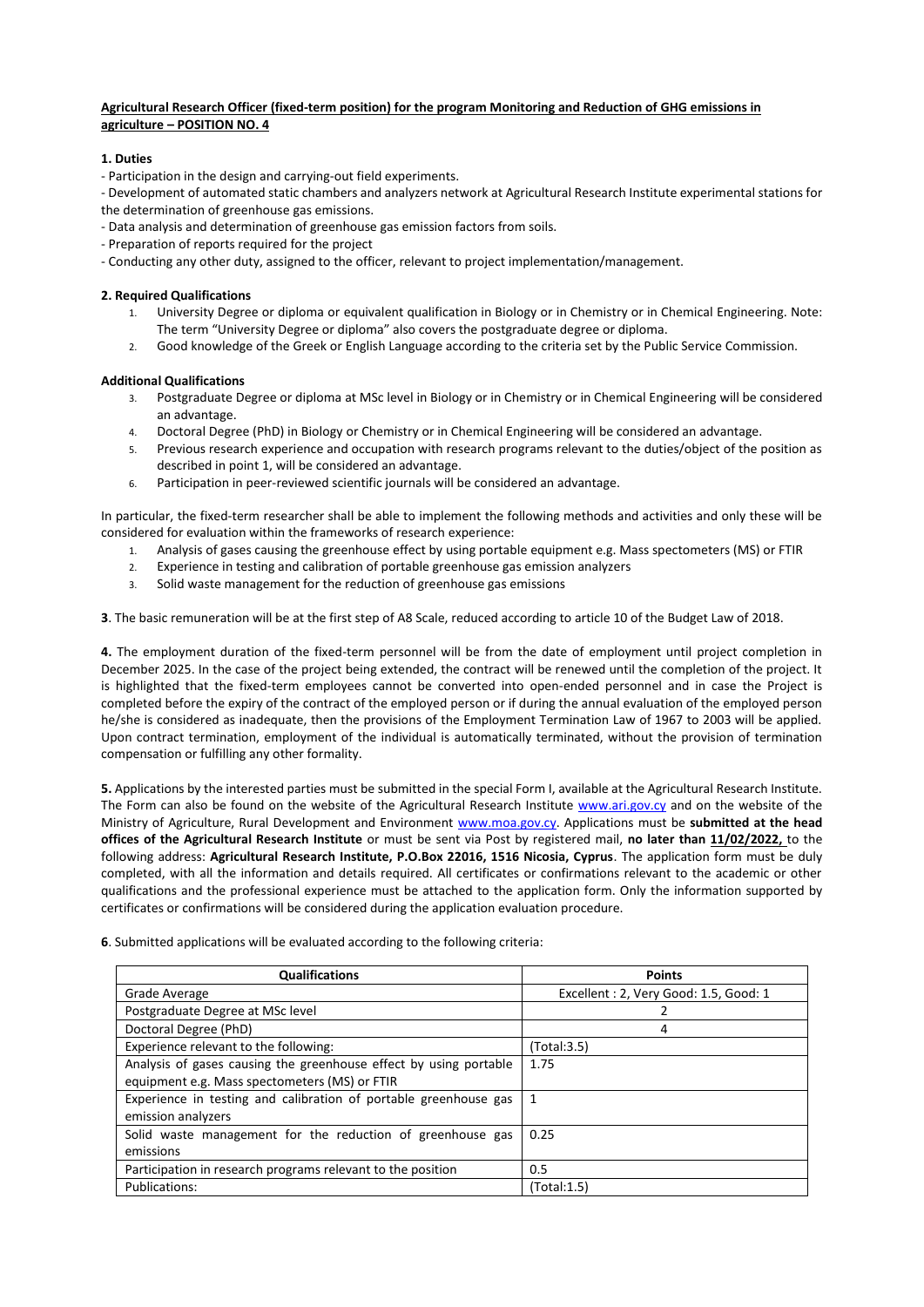| Scientific publications in peer-reviewed journals and book chapters<br>both relevant to the position | 0.5 points for at least 2 publications and 0.2<br>points for every additional publication, with |
|------------------------------------------------------------------------------------------------------|-------------------------------------------------------------------------------------------------|
|                                                                                                      | maximum total scoring equal to 1.5 points.                                                      |
| Note: Conference participation or conference proceedings will NOT                                    |                                                                                                 |
| be taken into account                                                                                |                                                                                                 |

Note: In case of candidates with equal final score, the average grade of the Lyceum Apolyterion (Graduation Certificate) will be taken into account.

# **Agricultural Research Officer (fixed-term position) for the program Monitoring and Reduction of GHG emissions in agriculture – POSITION NO. 5**

## **1. Duties**

-Creation of electronic database, data entry, result presentation and publication/reporting

- -Processing and analysing metagenomic data occurring from NGS sequencing
- -Sample and data collection from greenhouse gas emission observation units, data analysis and preparation of reports.
- -Conducting any other duty, assigned to the officer, relevant to project implementation/management.

## **2**. **Required Qualifications**

- 1. University Degree or diploma or equivalent qualification in Biology or equivalent to Biology degree or in Biochemistry and/or Biotechnology or in Genetics or in Agronomy or in Mathematics, or in Statistics, or in Physics, or in Chemistry or in Chemical Engineering. Note: The term "University Degree or diploma" also covers the postgraduate degree or diploma.
- 2. Good knowledge of the Greek or English Language according to the criteria set by the Public Service Commission.

#### **Additional Qualifications**

- 3. Postgraduate Degree or diploma at MSc level in Bioinformatics or in Biostatistics, or in Computational Biology will be considered an advantage.
- 4. Doctoral Degree (PhD) in Bioinformatics or in Biostatistics, or in Computational Biology will be considered an advantage.
- 5. Previous research experience and occupation with research programs relevant to the duties/object of the position as described in point 1, will be considered an advantage.
- 6. Participation in peer-reviewed scientific journals will be considered an advantage.

In particular, the fixed-term researcher shall be able to implement the following methods and activities and only these will be considered for evaluation within the frameworks of research experience:

- 1. Main tools for bioinformatics analysis for the interpretation and data analysis of sequencing output.
- 2. Use of Python and R
- 3. Design of bioinformatics systems (pipelines) for implementing data of high computational intensity.
- 4. Analysis of metagenomic data

**3**. The basic remuneration will be at the first step of A8 Scale, reduced according to article 10 of the Budget Law of 2018.

**4.** The employment duration of the fixed-term personnel will be from the date of employment until project completion in December 2025. In the case of the project being extended, the contract will be renewed until the completion of the project. It is highlighted that the fixed-term employees cannot be converted into open-ended personnel and in case the Project is completed before the expiry of the contract of the employed person or if during the annual evaluation of the employed person he/she is considered as inadequate, then the provisions of the Employment Termination Law of 1967 to 2003 will be applied. Upon contract termination, employment of the individual is automatically terminated, without the provision of termination compensation or fulfilling any other formality.

**5.** Applications by the interested parties must be submitted in the special Form I, available at the Agricultural Research Institute. The Form can also be found on the website of the Agricultural Research Institute [www.ari.gov.cy](http://www.ari.gov.cy/) and on the website of the Ministry of Agriculture, Rural Development and Environment [www.moa.gov.cy.](http://www.moa.gov.cy/) Applications must be **submitted at the head offices of the Agricultural Research Institute** or must be sent via Post by registered mail, **no later than 11/02/2022,** to the following address: **Agricultural Research Institute, P.O.Box 22016, 1516 Nicosia, Cyprus**. The application form must be duly completed, with all the information and details required. All certificates or confirmations relevant to the academic or other qualifications and the professional experience must be attached to the application form. Only the information supported by certificates or confirmations will be considered during the application evaluation procedure.

**6**. Submitted applications will be evaluated according to the following criteria:

| <b>Qualifications</b>            | <b>Points</b>                         |
|----------------------------------|---------------------------------------|
| Grade Average                    | Excellent: 2, Very Good: 1.5, Good: 1 |
| Postgraduate Degree at MSc level |                                       |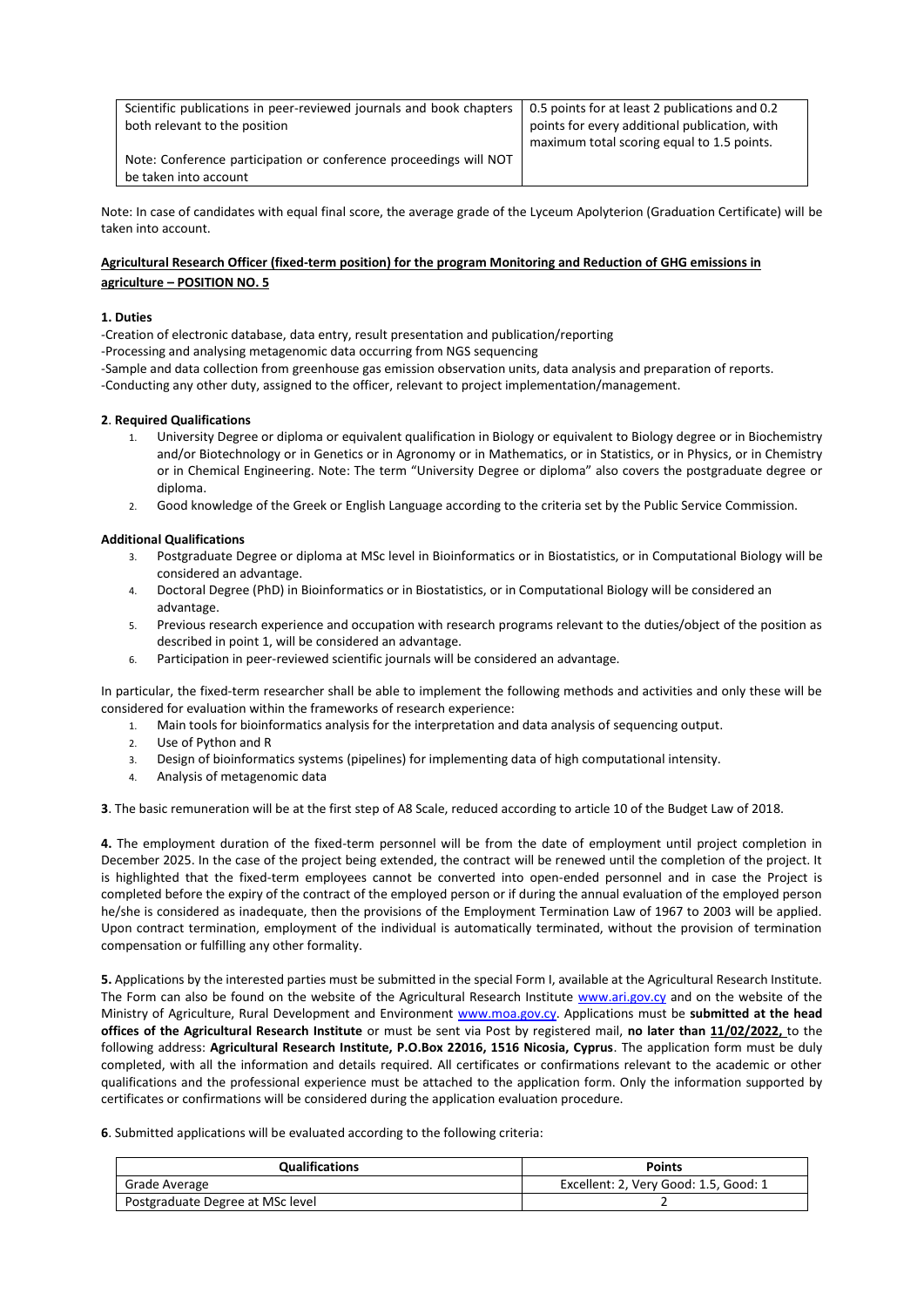| Doctoral Degree (PhD)                                                                                                                                                                                                                                         | 4                                                                                         |
|---------------------------------------------------------------------------------------------------------------------------------------------------------------------------------------------------------------------------------------------------------------|-------------------------------------------------------------------------------------------|
| Experience relevant to the following:                                                                                                                                                                                                                         | (Total:3.5)                                                                               |
| Knowledge in using Python                                                                                                                                                                                                                                     | 0.25                                                                                      |
| Knowledge in using the statistical package R                                                                                                                                                                                                                  | 0.25                                                                                      |
| Knowledge in using the main tools of bioinformatic analysis for data<br>interpretation and analysis of sequencing. A list must be provided<br>with the packages/tools the candidate knows to implement as well<br>as the implementation field of these tools. | 0.2 for every package/tool mentioned in the<br>list with maximum scoring equal to 1 point |
| Documented work experience of at least one year in analysis of                                                                                                                                                                                                | 1 point for at least one year and 0.5 points for                                          |
| bioinformatic data                                                                                                                                                                                                                                            | every 6 months of additional experience with                                              |
|                                                                                                                                                                                                                                                               | maximum total scoring equal to 2 points                                                   |
| Publications:                                                                                                                                                                                                                                                 | (Total:1.5)                                                                               |
| Scientific publications in peer-reviewed journals and book chapters                                                                                                                                                                                           | 0.5 points for at least 2 publications and 0.2                                            |
| both relevant to the position                                                                                                                                                                                                                                 | points for every additional publication, with                                             |
|                                                                                                                                                                                                                                                               | maximum total scoring equal to 1.5 points.                                                |
| Note: Conference participation or conference proceedings will NOT<br>be taken into account                                                                                                                                                                    |                                                                                           |

Note: In case of candidates with equal final score, the average grade of the Lyceum Apolyterion (Graduation Certificate) will be taken into account.

# **Agricultural Research Officer (fixed-term position) for the program Monitoring and Reduction of GHG emissions in agriculture – POSITION NO. 6**

## **1. Duties**

-Creation of electronic database, data entry, result presentation and publication/reporting

- Analysis, digitalization, modelling and mapping the data occurring from the analysis of soils, greenhouse gas emissions and metagenomic data from soil sequencing.

-Sample and data collection from greenhouse gas emission observation units, data analysis and preparation of reports.

- Conducting any other duty, assigned to the officer, relevant to project implementation/management.

## 2. **Required Qualifications**

- 1. University Degree or diploma or equivalent qualification in Mathematics, in Statistics, in Geography, in Physics, in Chemistry or in Chemical Engineering or in Biology or equivalent to Biology degree or in Agronomy or in Forestry. Note: The term "University Degree or diploma" also covers the postgraduate degree or diploma.
- 2. Good knowledge of the Greek or English Language according to the criteria set by the Public Service Commission.

## **Additional Qualifications**

- 3. Postgraduate Degree or diploma at MSc level in Bioinformatics or in Biostatistics, or in Computational Biology or in Edaphology with specialization in modelling will be considered an advantage.
- 4. Doctoral Degree (PhD) in Edaphology with specialization in modelling or in Bioinformatics or in Biostatistics or in Computational Biology will be considered an advantage.
- 5. Previous research experience and occupation with research programs relevant to the duties/object of the position as described in point 1, will be considered an advantage.
- 6. Participation in peer-reviewed scientific journals will be considered an advantage.

In particular, the fixed-term researcher shall be able to implement the following methods and activities and only these will be considered for evaluation within the frameworks of research experience:

- 1. Use of Python and R.
- 2. Use of analytical packages for big data interpretation and analysis and modelling.
- 3. Imaging/Mapping data on geographic information systems.
- 4. Experience in designing computer systems for applications of high computational intensity data.

**3**. The basic remuneration will be at the first step of A8 Scale, reduced according to article 10 of the Budget Law of 2018.

**4.** The employment duration of the fixed-term personnel will be from the date of employment until project completion in December 2025. In the case of the project being extended, the contract will be renewed until the completion of the project. It is highlighted that the fixed-term employees cannot be converted into open-ended personnel and in case the Project is completed before the expiry of the contract of the employed person or if during the annual evaluation of the employed person he/she is considered as inadequate, then the provisions of the Employment Termination Law of 1967 to 2003 will be applied. Upon contract termination, employment of the individual is automatically terminated, without the provision of termination compensation or fulfilling any other formality.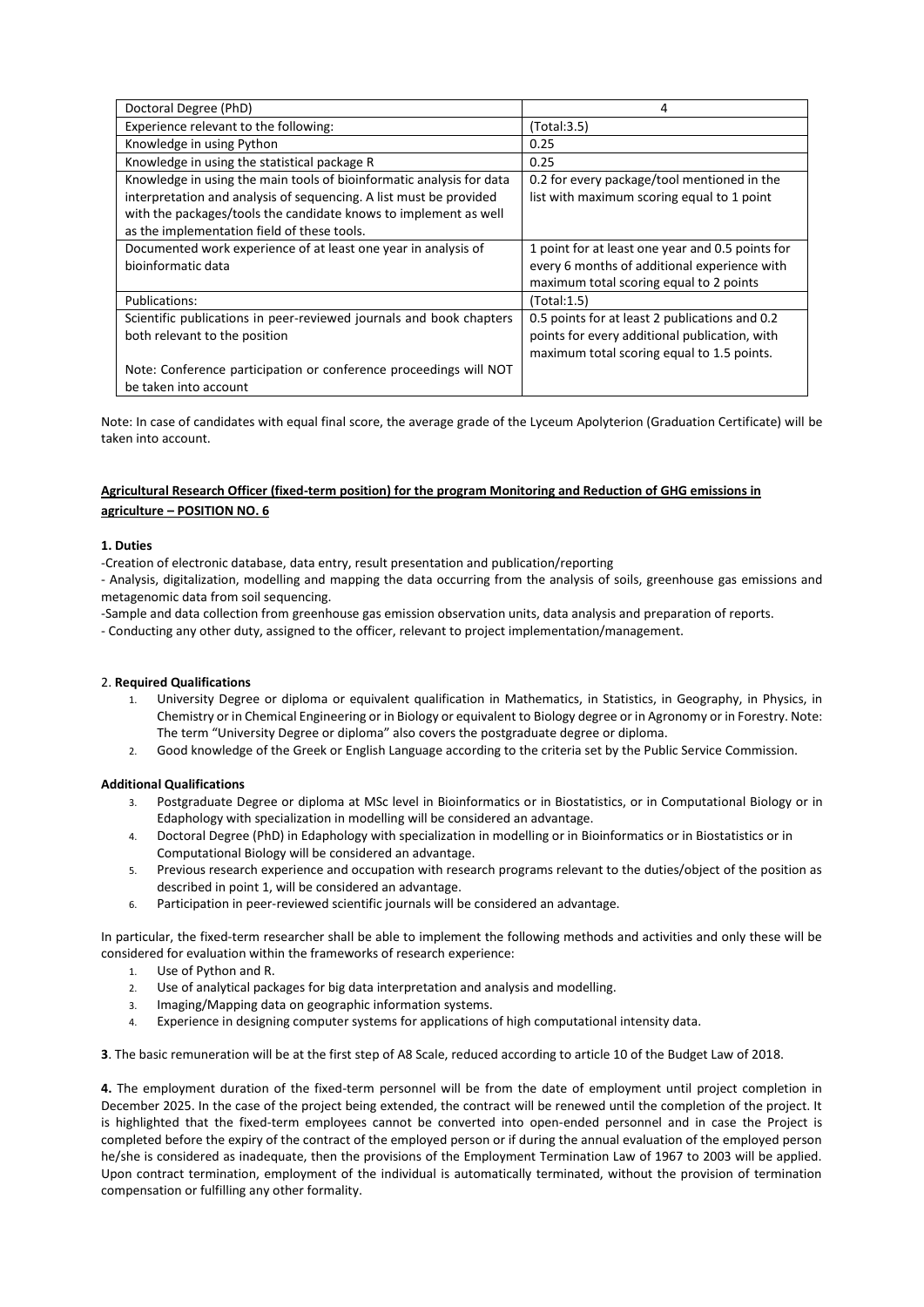**5.** Applications by the interested parties must be submitted in the special Form I, available at the Agricultural Research Institute. The Form can also be found on the website of the Agricultural Research Institute [www.ari.gov.cy](http://www.ari.gov.cy/) and on the website of the Ministry of Agriculture, Rural Development and Environment [www.moa.gov.cy.](http://www.moa.gov.cy/) Applications must be **submitted at the head offices of the Agricultural Research Institute** or must be sent via Post by registered mail, **no later than 11/02/2022,** to the following address: **Agricultural Research Institute, P.O.Box 22016, 1516 Nicosia, Cyprus**. The application form must be duly completed, with all the information and details required. All certificates or confirmations relevant to the academic or other qualifications and the professional experience must be attached to the application form. Only the information supported by certificates or confirmations will be considered during the application evaluation procedure.

**6**. Submitted applications will be evaluated according to the following criteria:

| <b>Qualifications</b>                                               | <b>Points</b>                                    |
|---------------------------------------------------------------------|--------------------------------------------------|
| Grade Average                                                       | Excellent: 2, Very Good: 1.5, Good: 1            |
| Postgraduate Degree at MSc level                                    |                                                  |
| Doctoral Degree (PhD)                                               | 4                                                |
| Experience relevant to the following:                               | (Total:3.5)                                      |
| Knowledge in using Python                                           | 0.25                                             |
| Knowledge in using the statistical package R                        | 0.25                                             |
| Knowledge in using tools for big data interpretation and analysis   | 0.2 for every package/tool mentioned in the      |
| and modelling. A list must be provided with the packages/tools the  | list with maximum scoring equal to 1 point       |
| candidate knows to implement as well as the implementation field    |                                                  |
| of these tools.                                                     |                                                  |
| Documented work experience of at least one year in analysis of      | 1 point for at least one year and 0.5 points for |
| bioinformatic data                                                  | every 6 months of additional experience with     |
|                                                                     | maximum total scoring equal to 2 points          |
| Publications:                                                       | (Total:1.5)                                      |
| Scientific publications in peer-reviewed journals and book chapters | 0.5 points for at least 2 publications and 0.2   |
| both relevant to the position                                       | points for every additional publication, with    |
|                                                                     | maximum total scoring equal to 1.5 points.       |
| Note: Conference participation or conference proceedings will NOT   |                                                  |
| be taken into account                                               |                                                  |

Note: In case of candidates with equal final score, the average grade of the Lyceum Apolyterion (Graduation Certificate) will be taken into account.

## **Agricultural Research Officer (fixed-term position) for the program Monitoring and Reduction of GHG emissions in agriculture – POSITION NO. 7**

## **1. Duties**

- Design and carrying-out field experiments,
- Collection of samples, performing analyses related to plant nutrition
- Data analysis and preparation of reports.
- Conducting any other duty, assigned to the officer, relevant to project implementation/management.

## **2.Required Qualifications**

- 1. University Degree or diploma or equivalent qualification in Agronomy/Plant Production Note: The term "University Degree or diploma" also covers the postgraduate degree or diploma.
- 2. Good knowledge of the Greek or English Language according to the criteria set by the Public Service Commission.

## **Additional Qualifications**

- 3. Postgraduate Degree or diploma at MSc level in Plant Production or in Plant Physiology will be considered an advantage.
- 4. Doctoral Degree (PhD) in Plant Production or in Plant Physiology will be considered an advantage.
- 5. Previous research experience and occupation with research programs relevant to the duties/object of the position as described in point 1, will be considered an advantage.
- 6. Participation in peer-reviewed scientific journals will be considered an advantage.

In particular, the fixed-term researcher shall be able to implement the following methods and activities and only these will be considered for evaluation within the frameworks of research experience:

- 1. Use of statistical computational tools
- 2. Execution of chemical analyses of samples from plant tissues

**3**. The basic remuneration will be at the first step of A8 Scale, reduced according to article 10 of the Budget Law of 2018.

**4.** The employment duration of the fixed-term personnel will be from the date of employment until project completion in December 2025. In the case of the project being extended, the contract will be renewed until the completion of the project. It is highlighted that the fixed-term employees cannot be converted into open-ended personnel and in case the Project is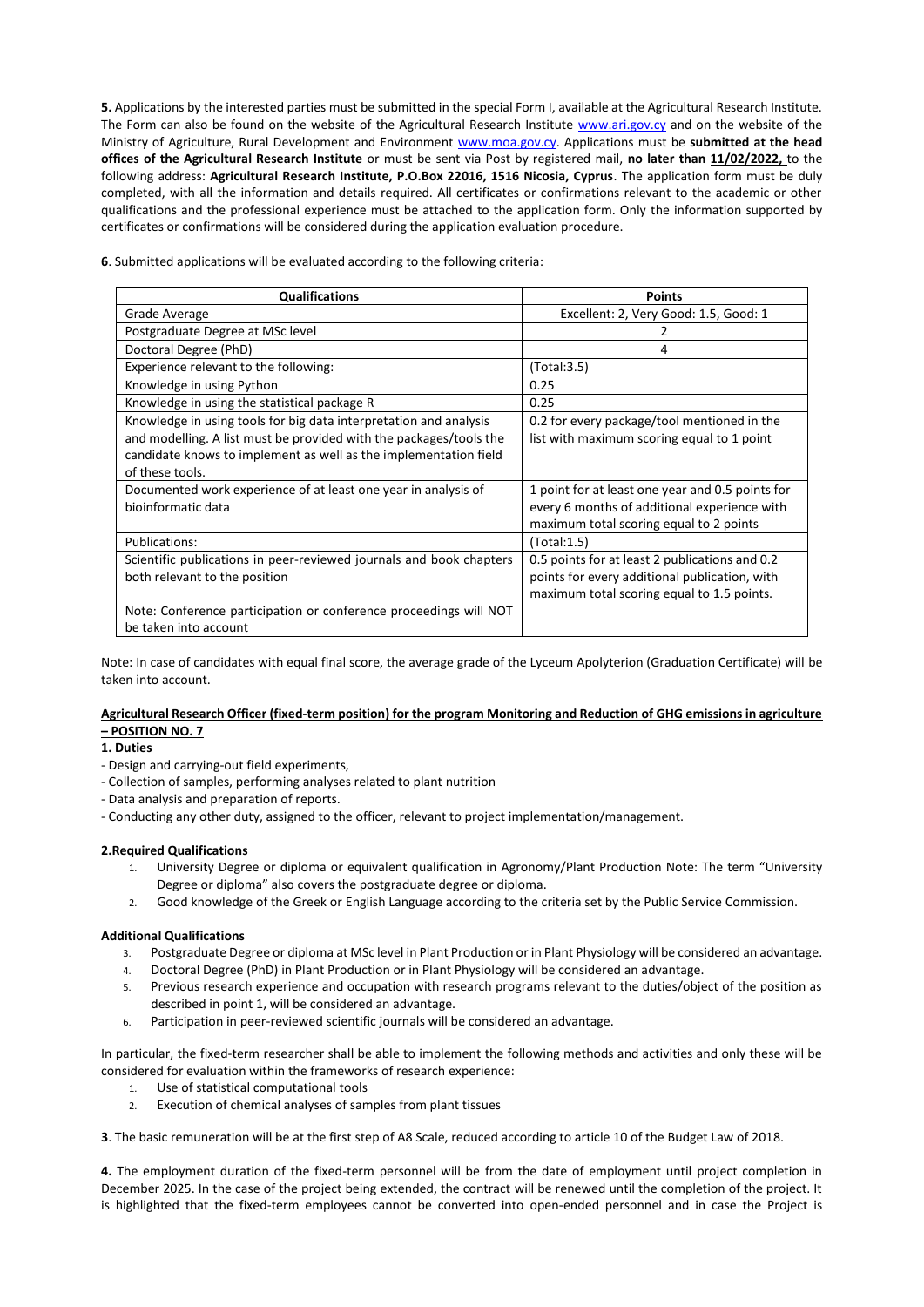completed before the expiry of the contract of the employed person or if during the annual evaluation of the employed person he/she is considered as inadequate, then the provisions of the Employment Termination Law of 1967 to 2003 will be applied. Upon contract termination, employment of the individual is automatically terminated, without the provision of termination compensation or fulfilling any other formality.

**5.** Applications by the interested parties must be submitted in the special Form I, available at the Agricultural Research Institute. The Form can also be found on the website of the Agricultural Research Institute [www.ari.gov.cy](http://www.ari.gov.cy/) and on the website of the Ministry of Agriculture, Rural Development and Environment [www.moa.gov.cy.](http://www.moa.gov.cy/) Applications must be **submitted at the head offices of the Agricultural Research Institute** or must be sent via Post by registered mail, **no later than 11/02/2022,** to the following address: **Agricultural Research Institute, P.O.Box 22016, 1516 Nicosia, Cyprus**. The application form must be duly completed, with all the information and details required. All certificates or confirmations relevant to the academic or other qualifications and the professional experience must be attached to the application form. Only the information supported by certificates or confirmations will be considered during the application evaluation procedure.

**6**. Submitted applications will be evaluated according to the following criteria:

| <b>Qualifications</b>                                               | <b>Points</b>                                  |
|---------------------------------------------------------------------|------------------------------------------------|
| Grade Average                                                       | Excellent: 2, Very Good: 1.5, Good: 1          |
| Postgraduate Degree at MSc level                                    |                                                |
| Doctoral Degree (PhD)                                               | 4                                              |
| Experience relevant to the following:                               | (Total:3.5)                                    |
| Participation for at least 2 years in research programs             | 0.5                                            |
| Knowledge in statistical and computational tools. A list with the   | 0.5 point for every statistical package stated |
| packages/tools that the candidate is familiar with is required.     | with maximum total scoring equal to 2 points   |
| Knowledge in executing chemical analyses on samples of plant        | 1                                              |
| tissues and measurements of plant physiology parameters.            |                                                |
| Publications:                                                       | (Total:1.5)                                    |
| Scientific publications in peer-reviewed journals and book chapters | 0.5 points for at least 2 publications and 0.2 |
| both relevant to the position                                       | points for every additional publication, with  |
|                                                                     | maximum total scoring equal to 1.5 points.     |
| Note: Conference participation or conference proceedings will NOT   |                                                |
| be taken into account                                               |                                                |

Note: In case of candidates with equal final score, the average grade of the Lyceum Apolyterion (Graduation Certificate) will be taken into account.

# **Agricultural Research Officer (fixed-term position) for the program Monitoring and Reduction of GHG emissions in agriculture – POSITION NO. 8**

# **1. Duties**

- Design and carrying-out field experiments,
- Collection of samples, performing analyses related to soil fertility
- Data analysis and preparation of reports.
- Conducting any other duty, assigned to the officer, relevant to project implementation/management.

# **2**. **Required Qualifications**

- 1. University Degree or diploma or equivalent qualification in Agronomy/Plant Production or in Edaphology Note: The term "University Degree or diploma" also covers the postgraduate degree or diploma.
- 2. Good knowledge of the Greek or English Language according to the criteria set by the Public Service Commission.

# **Additional Qualifications**

- 3. Postgraduate Degree or diploma at MSc level in Plant Production or in Edaphology will be considered an advantage.
- 4. Doctoral Degree (PhD) in Plant Production or in Edaphology will be considered an advantage.
- 5. Previous research experience and occupation with research programs relevant to the duties/object of the position as described in point 1, will be considered an advantage.
- 6. Participation in peer-reviewed scientific journals will be considered an advantage.

In particular, the fixed-term researcher shall be able to implement the following methods and activities and only these will be considered for evaluation within the frameworks of research experience:

- 1. Use of statistical computational packages
- 2. Execution of chemical analyses of samples of soil

**3**. The basic remuneration will be at the first step of A8 Scale, reduced according to article 10 of the Budget Law of 2018.

**4.** The employment duration of the fixed-term personnel will be from the date of employment until project completion in December 2025. In the case of the project being extended, the contract will be renewed until the completion of the project. It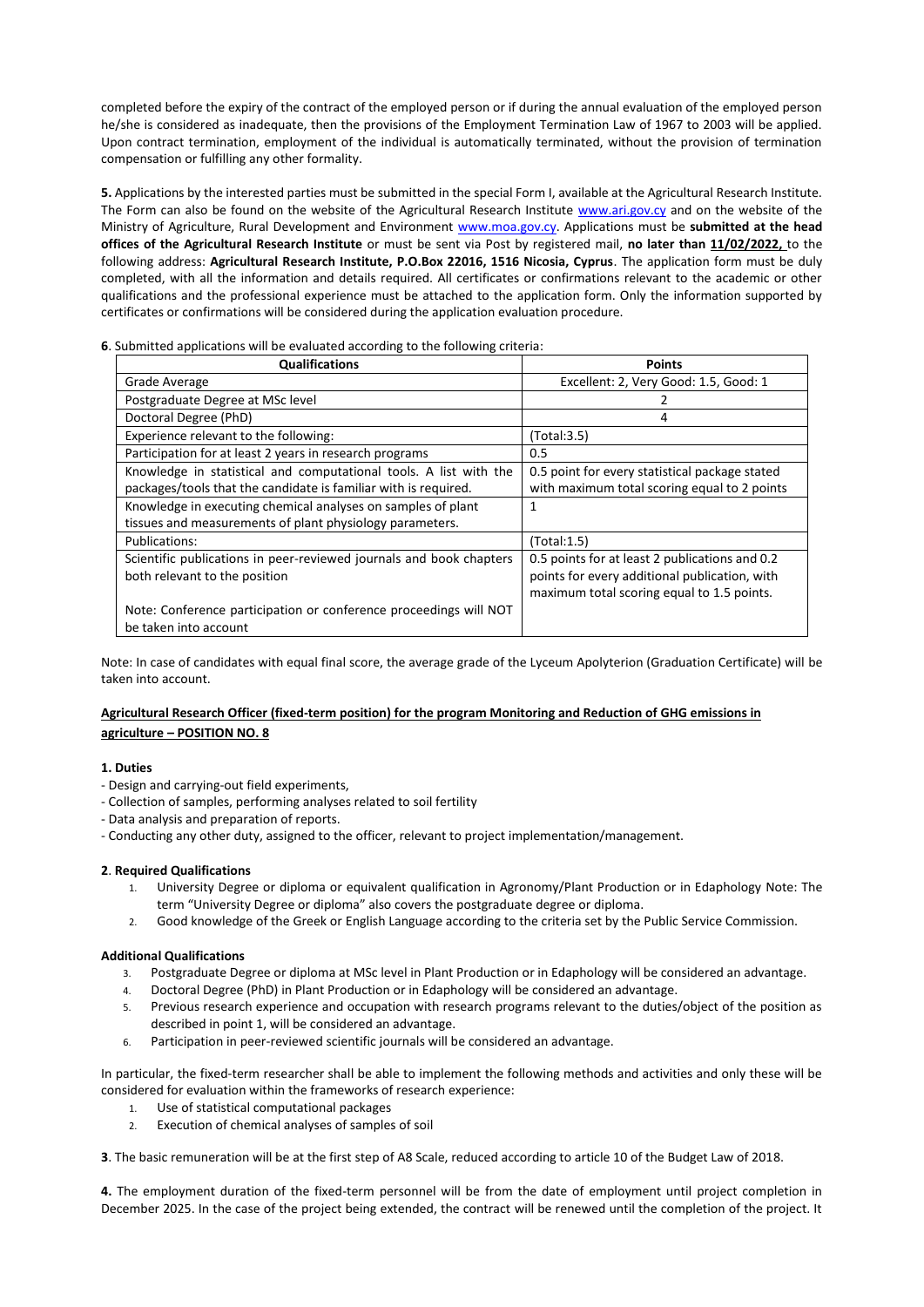is highlighted that the fixed-term employees cannot be converted into open-ended personnel and in case the Project is completed before the expiry of the contract of the employed person or if during the annual evaluation of the employed person he/she is considered as inadequate, then the provisions of the Employment Termination Law of 1967 to 2003 will be applied. Upon contract termination, employment of the individual is automatically terminated, without the provision of termination compensation or fulfilling any other formality.

**5.** Applications by the interested parties must be submitted in the special Form I, available at the Agricultural Research Institute. The Form can also be found on the website of the Agricultural Research Institute [www.ari.gov.cy](http://www.ari.gov.cy/) and on the website of the Ministry of Agriculture, Rural Development and Environment [www.moa.gov.cy.](http://www.moa.gov.cy/) Applications must be **submitted at the head offices of the Agricultural Research Institute** or must be sent via Post by registered mail, **no later than 11/02/2022,** to the following address: **Agricultural Research Institute, P.O.Box 22016, 1516 Nicosia, Cyprus**. The application form must be duly completed, with all the information and details required. All certificates or confirmations relevant to the academic or other qualifications and the professional experience must be attached to the application form. Only the information supported by certificates or confirmations will be considered during the application evaluation procedure.

## **6**. Submitted applications will be evaluated according to the following criteria:

| <b>Qualifications</b>                                                 | <b>Points</b>                                  |
|-----------------------------------------------------------------------|------------------------------------------------|
| Grade Average                                                         | Excellent: 2, Very Good: 1.5, Good: 1          |
| Postgraduate Degree at MSc level                                      |                                                |
| Doctoral Degree (PhD)                                                 | 4                                              |
| Experience relevant to the following:                                 | (Total:3.5)                                    |
| Participation in research programs for at least 2 years               | 0.5                                            |
| Knowledge in computational tools of statistical analysis. A list with | 0.5 point for every statistical package stated |
| the packages/tools that the candidate is familiar with is required.   | with maximum total scoring equal to 2 points   |
| Knowledge in executing chemical analyses on samples of soil. A list   | 1                                              |
| with the methods that the candidate is familiar with is required.     |                                                |
| Publications:                                                         | (Total:1.5)                                    |
| Scientific publications in peer-reviewed journals and book chapters   | 0.5 points for at least 2 publications and 0.2 |
| both relevant to the position                                         | points for every additional publication, with  |
|                                                                       | maximum total scoring equal to 1.5 points.     |
| Note: Conference participation or conference proceedings will NOT     |                                                |
| be taken into account                                                 |                                                |

Note: In case of candidates with equal final score, the average grade of the Lyceum Apolyterion (Graduation Certificate) will be taken into account.

## **Agricultural Research Officer (fixed-term position) for the project Genetic Improvement of the Cyprus Sheep and Goat Population- POSITION NO. 9**

## **1. Duties**

-Creation of electronic database, data entry and processing, result presentation and reporting/publication.

-Processing and analysis of genetic and genomic data, genomic evaluation and selection.

-Sample and data collection from selected farm units, laboratory analysis, data analysis and reporting.

- Conducting any other duty, assigned to the officer, relevant to project implementation/management.

## **2. Required Qualifications**

- 1. University Degree or diploma or equivalent qualification in Genetics or in Biochemistry or in Biotechnology or in Mathematics or in Statistics or in Physics or in Chemistry or in Chemical Engineering or in Agronomy or in Biology or equivalent to Biology degree. Note: The term "University Degree or diploma" also covers the postgraduate degree or diploma.
- 2. Good knowledge of the Greek or English Language according to the criteria set by the Public Service Commission.

#### **Additional Qualifications**

- 1. Postgraduate Degree or diploma at MSc level in Bioinformatics or in Biostatistics or in Statistical Genetics or in Computational Biology will be considered an advantage.
- 2. Doctoral Degree (PhD) in Bioinformatics or in Biostatistics or in Statistical Genetics or in Computational Biology will be considered an advantage.
- 3. Participation in peer-reviewed scientific journals will be considered an advantage.

In addition, the fixed-term employee will need to have knowledge and skills for fulfilling his/her duties, as described below, and which will be considered for evaluation of research/professional experience, as described below:

- 1. Use of main bioinformatics tools for interpreting and analysing DNA microarray and sequencing data.
- 2. Use of R and/or Python.
- 3. Design of bioinformatics pipelines for applications to computationally intensive data.
- 4. Experience in analyzing genetic and genomic data.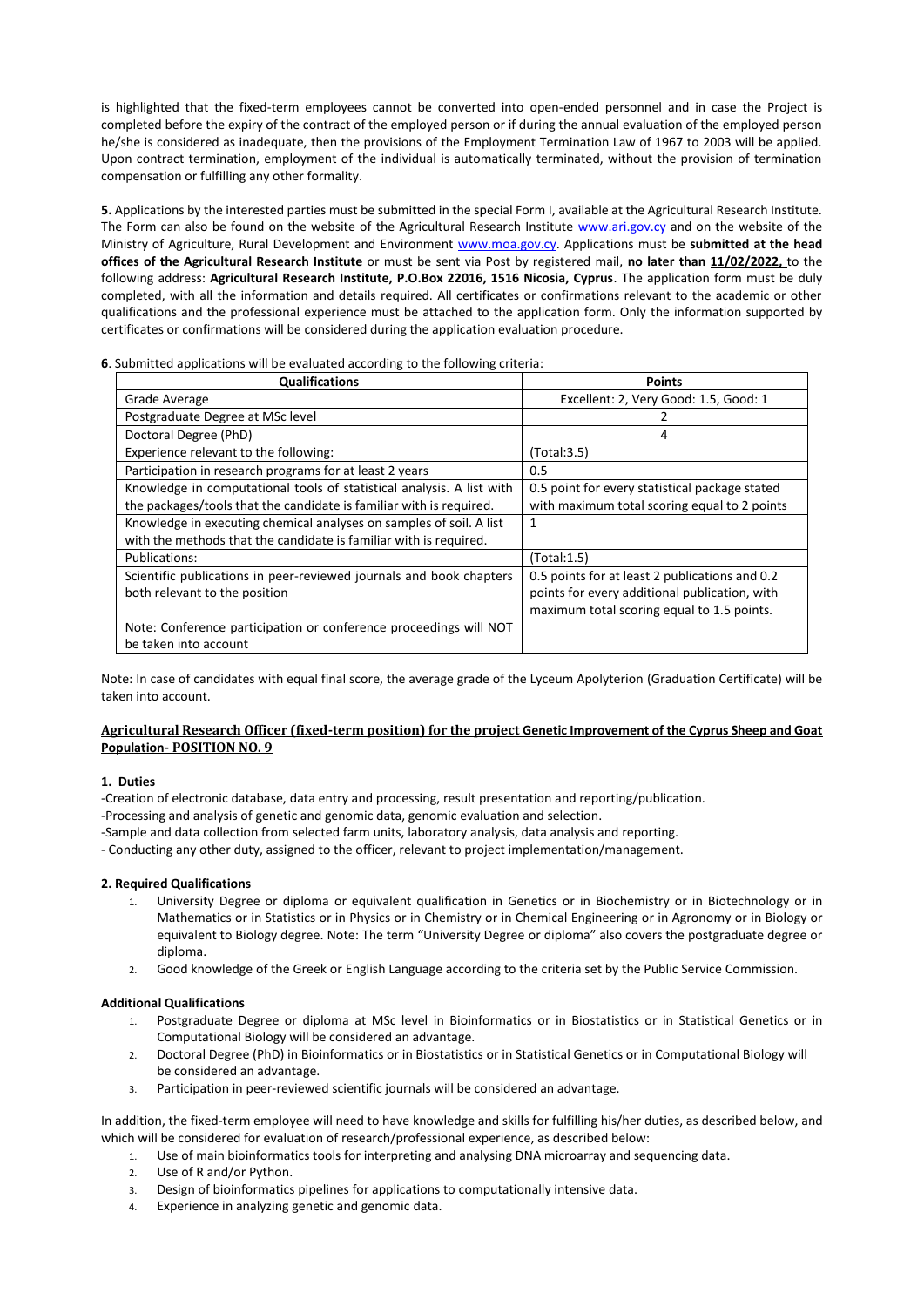**3**. The basic remuneration will be at the first step of A8 Scale, reduced according to article 10 of the Budget Law of 2018.

**4.** The employment duration of the fixed-term personnel will be from the date of employment until project completion in June 2026. In the case of the project being extended, the contract will be renewed until the completion of the project. It is highlighted that the fixed-term employees cannot be converted into open-ended personnel and in case the Project is completed before the expiry of the contract of the employed person or if during the annual evaluation of the employed person he/she is considered as inadequate, then the provisions of the Employment Termination Law of 1967 to 2003 will be applied. Upon contract termination, employment of the individual is automatically terminated, without the provision of termination compensation or fulfilling any other formality.

**5.** The fixed-term employee will be based in Nicosia and will travel to all districts in accordance to project needs.

**6.** Applications by the interested parties must be submitted in the special Form I, available at the Agricultural Research Institute. The Form can also be found on the website of the Agricultural Research Institute [www.ari.gov.cy](http://www.ari.gov.cy/) and on the website of the Ministry of Agriculture, Rural Development and Environment [www.moa.gov.cy.](http://www.moa.gov.cy/) Applications must be **submitted at the head offices of the Agricultural Research Institute** or must be sent via Post by registered mail, **no later than 11/02/2022,** to the following address: **Agricultural Research Institute, P.O.Box 22016, 1516 Nicosia, Cyprus**. The application form must be duly completed, with all the information and details required. All certificates or confirmations relevant to the academic or other qualifications and the professional experience must be attached to the application form. Only the information supported by certificates or confirmations will be considered during the application evaluation procedure.

**6**. Submitted applications will be evaluated according to the following criteria:

| <b>Qualifications</b>                                               | <b>Points</b>                                    |
|---------------------------------------------------------------------|--------------------------------------------------|
| Grade Average                                                       | Excellent: 2, Very Good: 1.5, Good: 1            |
| Postgraduate Degree at MSc level                                    |                                                  |
| Doctoral Degree (PhD)                                               | 4                                                |
| Experience relevant to the following:                               | (Total:3.5)                                      |
| Use of R                                                            | 0.5                                              |
| Use of Python                                                       | 0.5                                              |
| Knowledge in using the main bioinformatics tools for interpreting   | 0.1 for every package/tool mentioned in the      |
| and analysing genotyping or sequencing data. A list must be         | list with maximum total scoring equal to 0.5     |
| provided with the packages/tools the candidate knows to             | point                                            |
| implement as well as the implementation field of these tools.       |                                                  |
| Documented work experience of at least one year in analysis of      | 1 point for at least one year and 0.5 points for |
| bioinformatic and/or genomic data                                   | every 6 months of additional experience with     |
|                                                                     | maximum total scoring equal to 2 points          |
| Publications:                                                       | (Total:1.5)                                      |
| Scientific publications in peer-reviewed journals and book chapters | 0.5 points for at least 2 publications and 0.2   |
| both relevant to the position                                       | points for every additional publication, with    |
|                                                                     | maximum total scoring equal to 1.5 points.       |
| Note: Conference participation or conference proceedings will NOT   |                                                  |
| be taken into account                                               |                                                  |

Note: In case of candidates with equal final score, the average grade of the Lyceum Apolyterion (Graduation Certificate) will be taken into account.

# **Three (3) Positions for Agricultural Research Officer (fixed-term position) for the project Genetic Improvement of the Cyprus Sheep and Goat Population-POSITIONS NO. 10 to 12**

#### **1. Duties**

-Preparation, publication, promotion of Funding Scheme, application evaluation and monitoring of Project implementation.

-Sample and data collection from selected farm units, laboratory analysis, data analysis and reporting/publication.

- Conducting any other duty, assigned to the officer, relevant to project implementation/management.

## **2. Required Qualifications**

- 1. University Degree or diploma or equivalent qualification in Agronomy/Animal Production/Animal Science or in Zoology or in Biology or equivalent to Biology degree. Note: The term "University Degree or diploma" also covers the postgraduate degree or diploma.
- 2. Good knowledge of the Greek or English Language according to the criteria set by the Public Service Commission.

#### **Additional Qualifications**

- 1. Postgraduate Degree or diploma at MSc level in Animal Production or in Animal Science or in Biology and related subjects will be considered an advantage.
- 2. Doctoral Degree (PhD) in Animal Production or in Animal Science or in Biology and related subjects will be considered as an advantage.